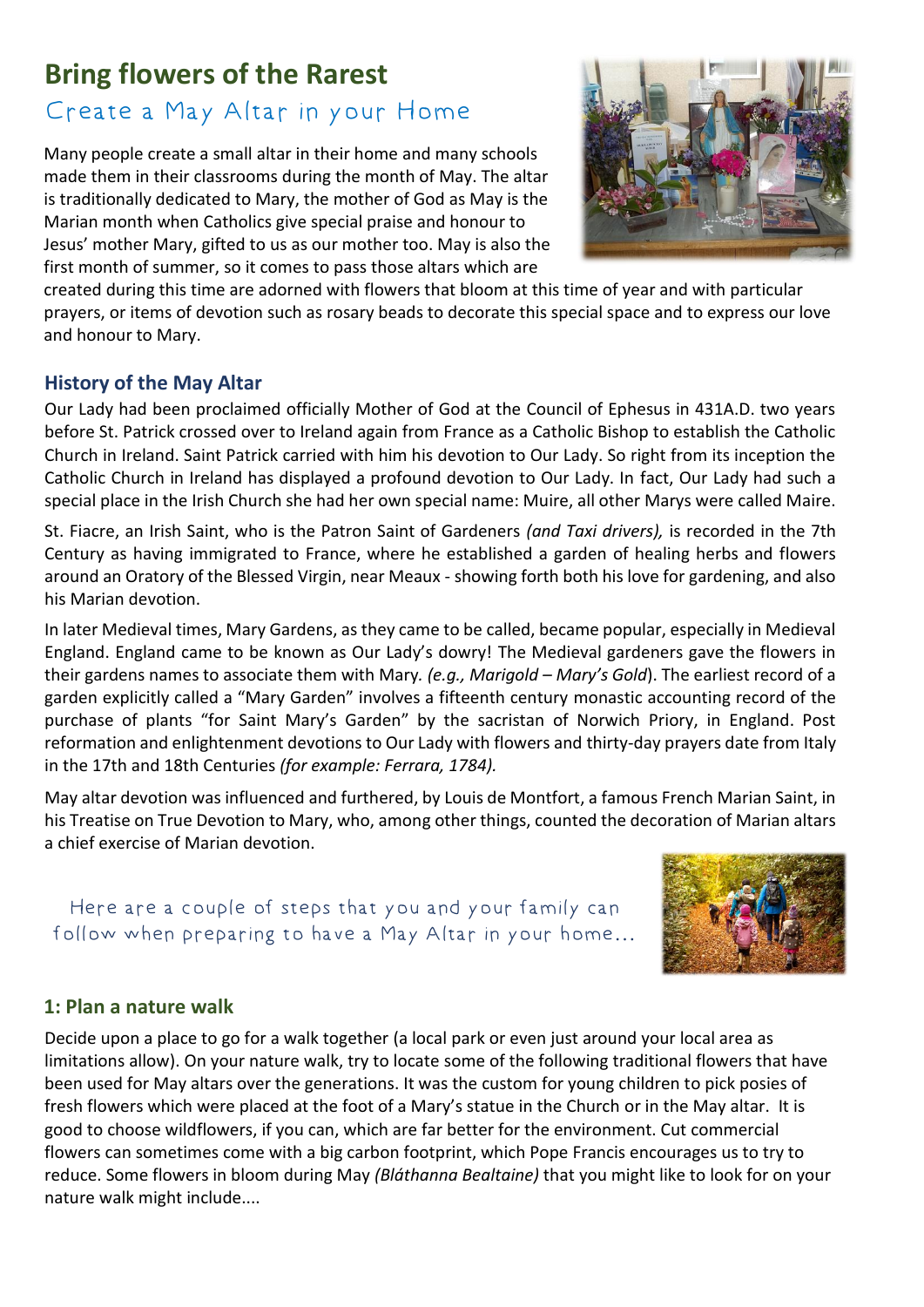Primr\*se - Sabhaircín Gærse - Aiteann  $C*$ wslip – Bó Bleachtán Marsh Marigrid - Riaschbláth Meadxw buttercup - Fearbán féir

As well as buttercups, daisies, graund vialets, dandelixns, sprigs xf pussy-will xw and pansies.

All of nature awakened to new life in springtime is presented to honour Mary, who is herself 'a rose of Sharon, a lily of the valleys' *(Song of Songs 2,1)*

# **2: Pick the location for the May Altar in your home**

Try and involve all members of the household in the decision-making about where your family May Altar will be placed. Ensure that this is a space which is clearly accessible to all members *(and ages)* in your home *(or classroom)* and of course is also visible to all visitors to your home *(or classroom).*

### **3: Pick your symbols**

Decide upon which religious items or symbols you would like to include in your new sacred space.

Ensure you also have the following ……

- Statue of The Blessed Virgin Mary
- Candle
- Cloth or colourful material
- Flowers *(That you have picked on your nature walk)*
- Pictures of mothers and grandmothers and people in your family called Mary, Marian, Miriam, Muireann, Máire *(or other Marian names)*
- Other items that remind you of Mary the Mother of God
- Symbols of meaning to your family

# **5: Involve all the Family in the decorating the Altar**

Gather the family together to set the May Altar. Let all who have gathered plan a part in the decision making of where each item is placed.

#### **6: Pray**

During this holy month dedicated to Mary the Mother of God, make an effort to set some time aside as family to say a prayer to Mary. This is also a great opportunity to try out and learn some new prayers to Mary that you might not know. Prayers like…

Praying the Rosary The Angelus at 12pm & 6pm The Memorare Alma Redemptoris Mater The Magnificat Finish each day with a prayer for peace in Ukraine

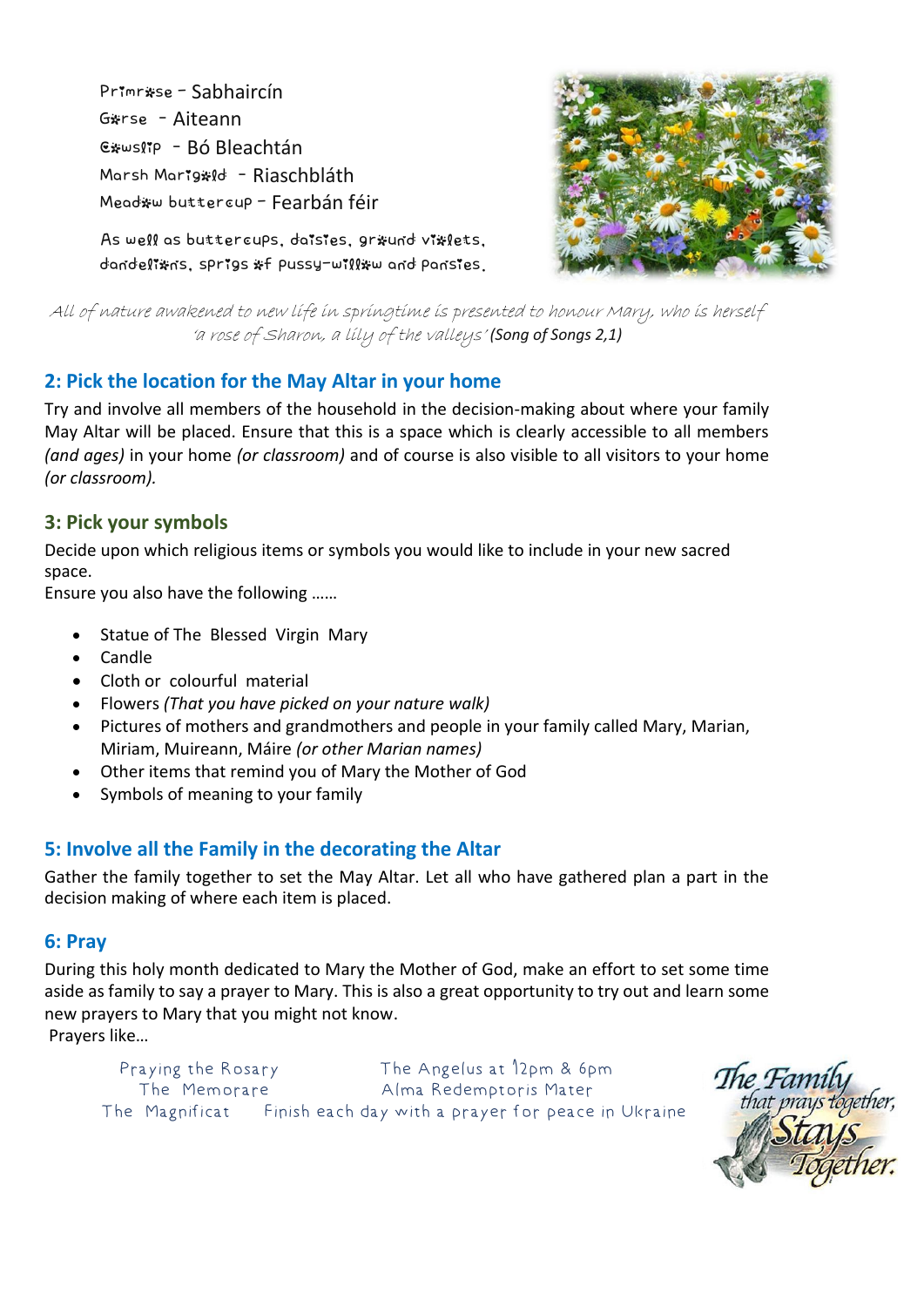# **Don't forget!!**

 $T\mathcal{O}$ 

- Spend time at your altar each day to reflect and pray *(both individually and as family)*
- Share your altar with others by bringing it to the attention of those who gather in or visit your home, even if it is only through social media!
- Remember to water *(and replace!!)* the flowers if needed thought out the month.
- As you journey through the month of May, you might also pick up meaningful prayers, symbols, intentions and objects that speak to you or have a special message or significance for your family*.* Make sure to add these items to your May Altar to Mary.

# **A few of the Prayers**

#### **THE MAGNIFICAT**

My soul magnifies the Lord, and my spirit rejoices in God my Saviour, for He has looked with favour on the lowliness of His servant. Surely, from now on all generations will call me blessed; for the Mighty One has done great things for me, and holy is His name. His mercy is for those who fear Him from generation to generation.



He has shown strength with His arm; He has scattered the proud in the thoughts of

their hearts. He has brought down the powerful from their thrones, and lifted up the lowly; He has filled the hungry with good things, and sent the rich away empty. He has helped his servant Israel, in remembrance of His mercy, according to the promise He made to our ancestors, to Abraham and to His descendants forever."

#### **THE MEMORARE**

Remember, O most gracious Virgin Mary, that never was it known that anyone who fled to your protection, implored your help or sought your intercession, was left unaided.

Inspired with this confidence, I fly unto you, O Virgin of virgins my Mother; to you do I come, before you I stand, sinful and sorrowful;

O Mother of your Word Incarnate, despise not my petitions, but in your clemency hear and answer me.

#### **ALMA REDEMPTORIS MATER**

Loving mother of the Redeemer, gate of heaven, star of the sea, assist your people who have fallen yet strive to rise again. To the wonderment of nature you bore your Creator, yet remained a virgin after as before. You who received Gabriel's joyful greeting, have pity on us poor sinners.

**O Mary**, You are my Mother and my hope. Keep us safe beneath your cloak, Amen. *A Mhuire, is tú mo mháthair is mo dhóchas. Tabhair dúinn foscadh faoi do chlócadh.*

#### **Sé do bheatha, a Mhuire**

Sé do bheatha, a Mhuire, atá lán de ghrásta, Tá an Tiarna leat. Is beannaithe thú idir mná, Agus is beannaithe toradh do bhroinne; Íosa. A Naomh-Mhuire, a Mháthair Dé, guigh orainn na peacaigh, anois, agus ar uair ár mbáis. Amen.

**O Mary of Graces,** oh answer my plea. Under crosses in trials, to thee do I flee. O teach me Sweet Mother to follow His will. To journey with courage up Calvary hill. O Mary my Mother and Mother of all. Be my guide and protectress that I may not fall. And may you lead me to Heaven above with care. Where with Saints and Angels I'll share.

**We pray for Ukraine.** For all of humanity distorted by war. For all the lives lost, homes seized, and peace broken. May the Spirit of comfort and compassion envelop all who dwell in fear. May peace prevail and justice reign. May love always be the guide and measure of our actions and responses. Amen